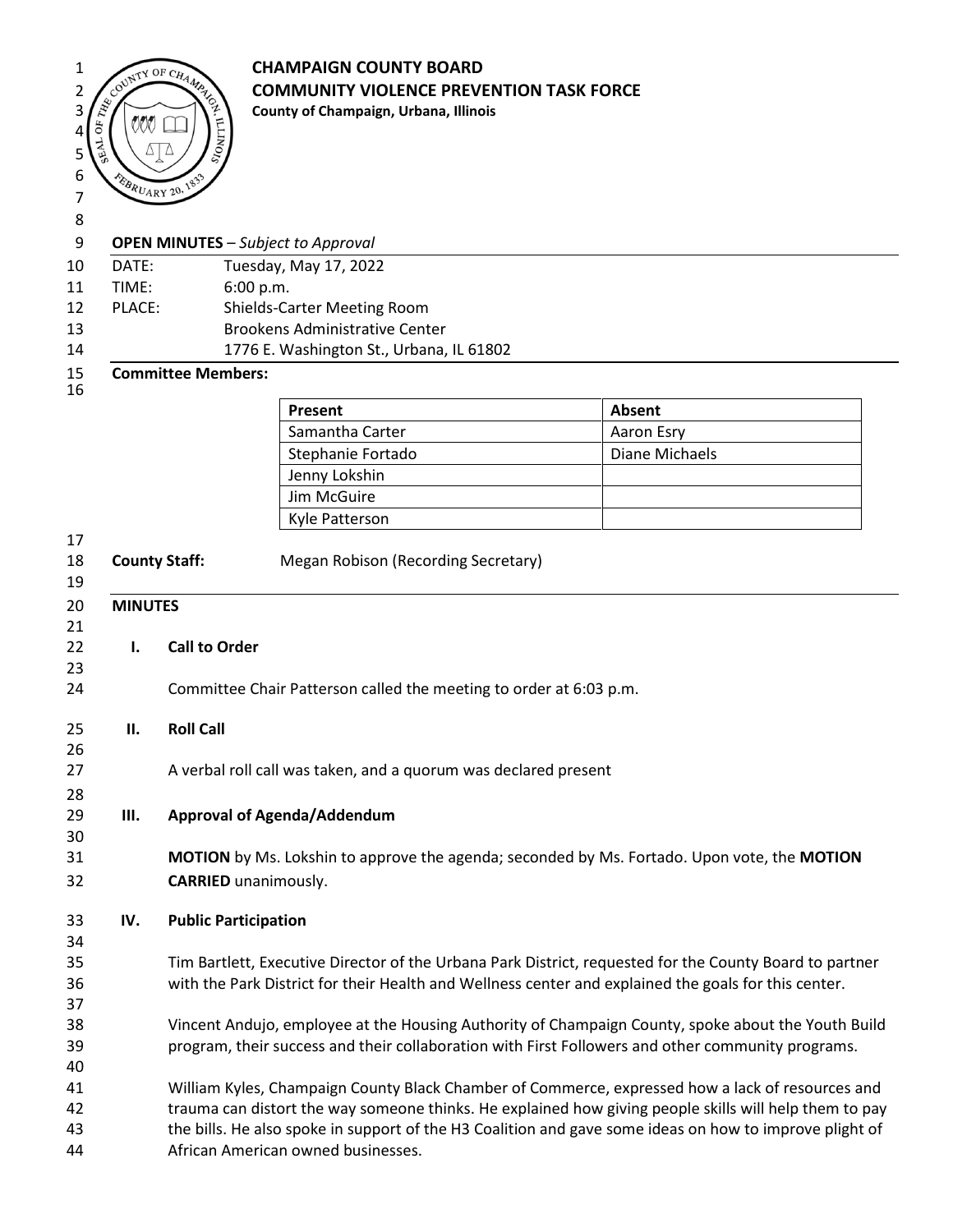| 45<br>46<br>47<br>48                   |     | James Corbin, Urbana resident, expressed his support for the H3 Coalition and their economic<br>development plans. He quoted some key points from the article "Black Entrepreneurs Are the Key to<br>Reducing Wealth Inequality" by Connie Evans. He explained that a lack of microbusinesses, as is the case<br>in Champaign, is creating an economic disparity. He asked the Committee to consider the H3 Coalition to                                                                                                                                               |
|----------------------------------------|-----|------------------------------------------------------------------------------------------------------------------------------------------------------------------------------------------------------------------------------------------------------------------------------------------------------------------------------------------------------------------------------------------------------------------------------------------------------------------------------------------------------------------------------------------------------------------------|
| 49<br>50                               |     | create more opportunities for everyone in the community.                                                                                                                                                                                                                                                                                                                                                                                                                                                                                                               |
| 51<br>52<br>53                         | V.  | <b>Communications</b><br>A. HV Neighborhood Transformation                                                                                                                                                                                                                                                                                                                                                                                                                                                                                                             |
| 54<br>55<br>56<br>57<br>58<br>59       |     | Ms. Fortado stated that it is International Day Against Homophobia, Transphobia and Biphobia. There<br>have been 12 transgender people murdered in this country already this year. As this Committee thinks<br>about community violence, she stressed that specificity matters. She echoed what William Kyles said<br>about dismantling the structures of anti-blackness in our community and James Corbin's statements on<br>the importance of black-owned businesses.                                                                                                |
| 60<br>61<br>62                         |     | Mr. McGuire shared his frustration regarding the lack of say his caucus has had on the spending of ARPA<br>funds, the importance of using these funds to protect the community and the needs in law enforcement.                                                                                                                                                                                                                                                                                                                                                       |
| 63<br>64<br>65                         |     | Ms. Carter explained this Committee is here to address all of the violence issues in the community and<br>the County Board has already taken steps to address the issues with the jail.                                                                                                                                                                                                                                                                                                                                                                                |
| 66<br>67<br>68                         |     | Ms. Lokshin is hopeful that this Committee can find some ways to prevent violence instead of just<br>punishing people for violence.                                                                                                                                                                                                                                                                                                                                                                                                                                    |
| 69<br>70<br>71                         | VI. | <b>Presentations/Discussion</b><br>A. Rachel Joy, City of Champaign                                                                                                                                                                                                                                                                                                                                                                                                                                                                                                    |
| 72<br>73<br>74<br>75<br>76<br>77<br>78 |     | Rachel Joy, Director of Equity and Engagement, introduced herself and Mr. Elvir and the work they do<br>for the City of Champaign to implement the City's Community Violence Reduction Blueprint. Jorge Elvir,<br>Community Relations Manager, described the root causes of violence and how those drive the<br>implementation of the Blueprint. He listed the goals of the Blueprint: prevent/reduce gun violence,<br>promote safety, community engagement/support and data driven decision making; and the partnerships<br>they have with programs in the community. |
| 79<br>80<br>81<br>82                   |     | Mr. McGuire asked how they will fund the Blueprint after ARPA funds expire and how many people they<br>expect to help. Ms. Joy explained that the City Council has made the commitment to find funding for this<br>program and they are working with their partners to help as many people as they can.                                                                                                                                                                                                                                                                |
| 83<br>84<br>85                         |     | Ms. Fortado believes the County needs a full-time employee to make this initiative successful.<br>B. First Followers, H3 Coalition                                                                                                                                                                                                                                                                                                                                                                                                                                     |
| 86<br>87<br>88<br>89<br>90             |     | Heather Rose, Owner of Forever Healing Us, introduced the speakers and the holistic H3 Coalition by<br>listing their five pillars of this program and stating their vision and mission statements. Marlon Mitchell,<br>Executive Director of First Followers, explained the phases of the H3 Coalition: developmental,<br>integration, implementation and sustainability; and the programs that are in-process or currently being                                                                                                                                      |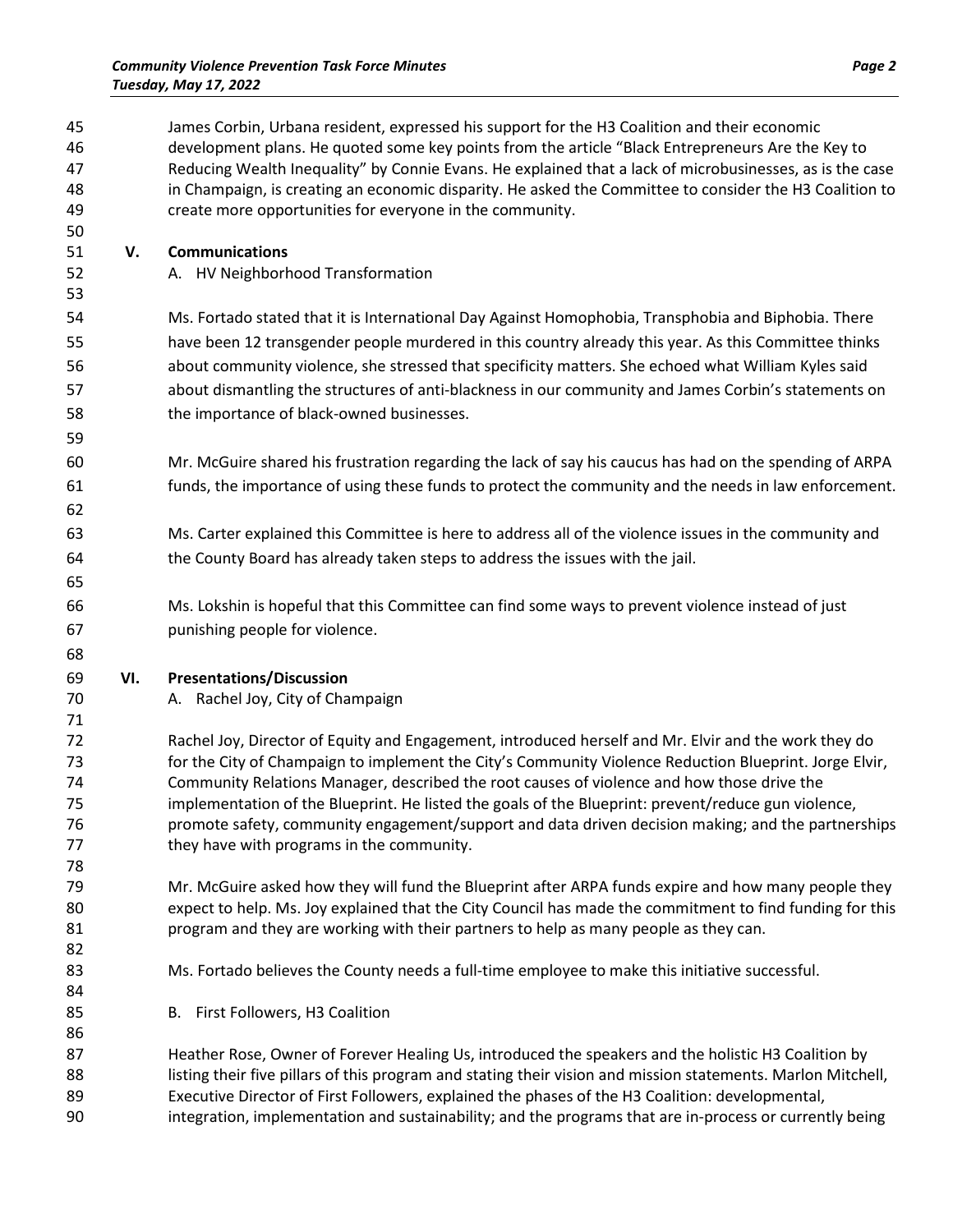| 91<br>92<br>93                                       | launched. Mark Pelmore, Co-Founder of Business Elevator, described his two programs: Entrepreneur<br>Coaching Academy and Chess Club; as part of the first pillar of the H3 Coalition.                                                                                                                                                                                                                                                                                                                                                                                                                                                                         |
|------------------------------------------------------|----------------------------------------------------------------------------------------------------------------------------------------------------------------------------------------------------------------------------------------------------------------------------------------------------------------------------------------------------------------------------------------------------------------------------------------------------------------------------------------------------------------------------------------------------------------------------------------------------------------------------------------------------------------|
| 94<br>95<br>96<br>97<br>98                           | Ms. Fortado asked how they recruit participants for the entrepreneurship programs and where they are<br>held. Mr. Pelmore and Mr. Mitchell explained how they pull people in from the community and refer<br>people in their other programs at First Followers. Ms. Carter expressed her excitement for these<br>programs as an entrepreneur herself.                                                                                                                                                                                                                                                                                                          |
| 99<br>100<br>101<br>102                              | The presentation moved back to Ms. Rose to explain her counseling and therapy programs that are part<br>of the second pillar of the H3 Coalition. Then Mr. Marlon gave details of two more pillars of the H3<br>Coalition: community outreach and education; and how they give supportive services to community<br>members in these areas.                                                                                                                                                                                                                                                                                                                     |
| 103<br>104<br>105<br>106<br>107<br>108<br>109        | James Kilgore, Director of Outreach and Advocacy at First Followers, spoke about sustainability for the<br>H3 Coalition programs. They will begin by strengthening the relationships with the partners in the City of<br>Champaign's Blueprint. They are gathering data on all of their programs to be able to evaluate the<br>success of their programs. Also, they would like to connect with other resources that are not currently<br>being used. Finally, Mr. Kilgore listed the organizations that currently have memoranda of<br>understanding with the H3 Coalition.                                                                                   |
| 110<br>111<br>112                                    | C. Karen Simms, CU Trauma and Resiliency Initiative                                                                                                                                                                                                                                                                                                                                                                                                                                                                                                                                                                                                            |
| 113<br>114<br>115<br>116<br>117                      | Karen Simms, Program Director at Trauma Resilience Initiative, believes it takes a village to heal. We<br>need to acknowledge that trauma impacts as person as a whole and not just treat the symptoms.<br>Communities need to feel connected. We cannot focus on just one solution to violence but need to<br>collectively work together with several different solutions. Ms. Simms explained where her program fits<br>in the H3 Coalition by supporting survivors and their plans to expand/build on services.                                                                                                                                             |
| 118<br>119<br>120<br>121<br>122<br>123<br>124<br>125 | Ms. Carter explained how many different people are affected when there is violence and how difficult<br>that is after going through COVID. We currently don't have any program in place to address the current<br>issues and she Ms. Simms for her work. Ms. Fortado has seen how useful trauma informed teaching can<br>be to reach those affected by violence and this is why we need these holistic coalitions. She believes a<br>"one-stop-shop" is needed in the community to have one place for everyone to come together to<br>provide services. Ms. Simms said a "one-stop-shop" is a great idea but having several could really be<br>transformative. |
| 126<br>127<br>128<br>129<br>130<br>131<br>132        | Mr. McGuire listed some of the programs we already have in place and asked how Ms. Simms believes<br>these are working to help and can they engage in a better way. She works very closely with some of<br>those programs and knows there just isn't enough of those resources and/or employees to provide<br>those resources. Capacity needs to be improved, a workforce development strategy is needed, a<br>paraprofessional community needs to be built and we need to work to be more equitable.                                                                                                                                                          |
| 133<br>134                                           | D. Tracy Dace, DREAAM House                                                                                                                                                                                                                                                                                                                                                                                                                                                                                                                                                                                                                                    |
| 135<br>136<br>137<br>138<br>139                      | Mr. Dace was unable to come to this meeting but will be sending his presentation to the Committee.                                                                                                                                                                                                                                                                                                                                                                                                                                                                                                                                                             |